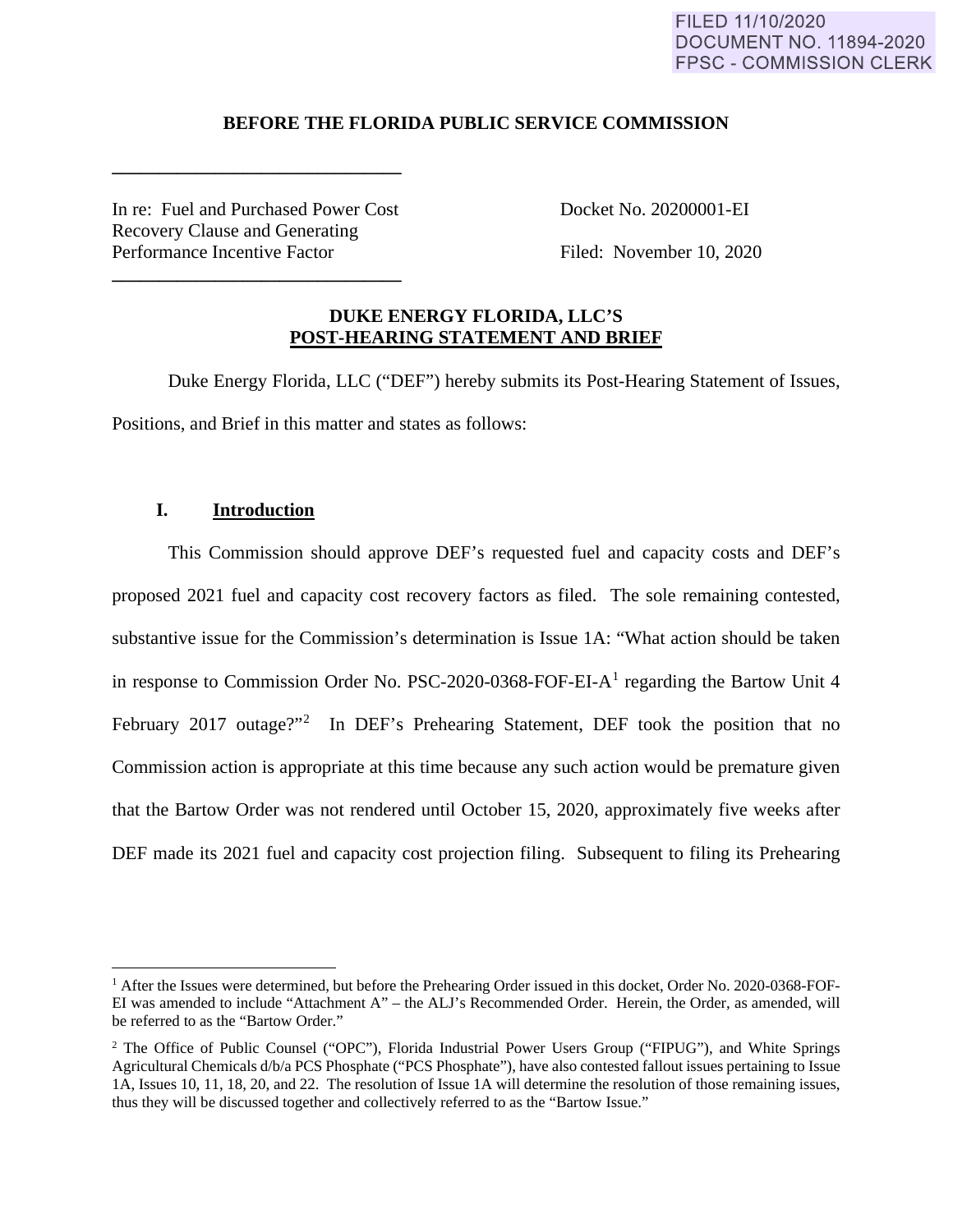Statement, DEF filed its Notice of Appeal and Motion for Stay Pending Judicial Review of the Bartow Order.<sup>3</sup>

## **II. The Commission should Approve Recovery of DEF's Projected 2021 Fuel and Capacity Costs and Associated Fuel and Capacity Cost Recovery Factors**

As more thoroughly discussed in DEF's Motion for Stay Pending Judicial Review of the Bartow Order (the "Motion"),<sup>4</sup> which is hereby incorporated herein by reference, because the Bartow Order involves a refund to customers, DEF is entitled as a matter of law to a stay of the effectiveness of the Order pending judicial review. Rule 25-22.061(1), F.A.C. The Commission will consider the Motion and the response filed by the intervenor parties at its December 1, 2020, Agenda Conference.

Rule 25-22.061(1), F.A.C. (the "Rule"), clearly and unambiguously controls in this situation. This statement of Commission policy<sup>5</sup> provides that "[w]hen the order being appealed involves the *refund of moneys to customers or a decrease in rates charged to customers*, the Commission *shall*, upon motion filed by the utility or company affected, *grant a stay* pending judicial proceedings." (emphasis supplied). This Rule could not be clearer nor more on point.

While DEF respectfully disagrees with the ALJ's and Commission's determination that DEF was imprudent in its operation of the Bartow Plant, the Bartow Order unambiguously "involves the refund of moneys to customers" – indeed, Paragraph 125 of the ALJ's Recommended

<sup>&</sup>lt;sup>3</sup> As mentioned in footnote 2, the Bartow Order has been amended, and DEF will amend its Notice of Appeal and Motion to Stay accordingly.

<sup>4</sup> *See* Document No. 11692-2020, Docket No. 20200001-EI, filed Nov. 2, 2020.

<sup>5</sup> *See* § 120.52(16), Fla. Stat. ("'Rule' means each agency statement of general applicability that implements, interprets, or prescribes law or policy or describes the procedure or practice requirements of an agency and includes any form which imposes any requirement or solicits any information not specifically required by statute or by an existing rule...").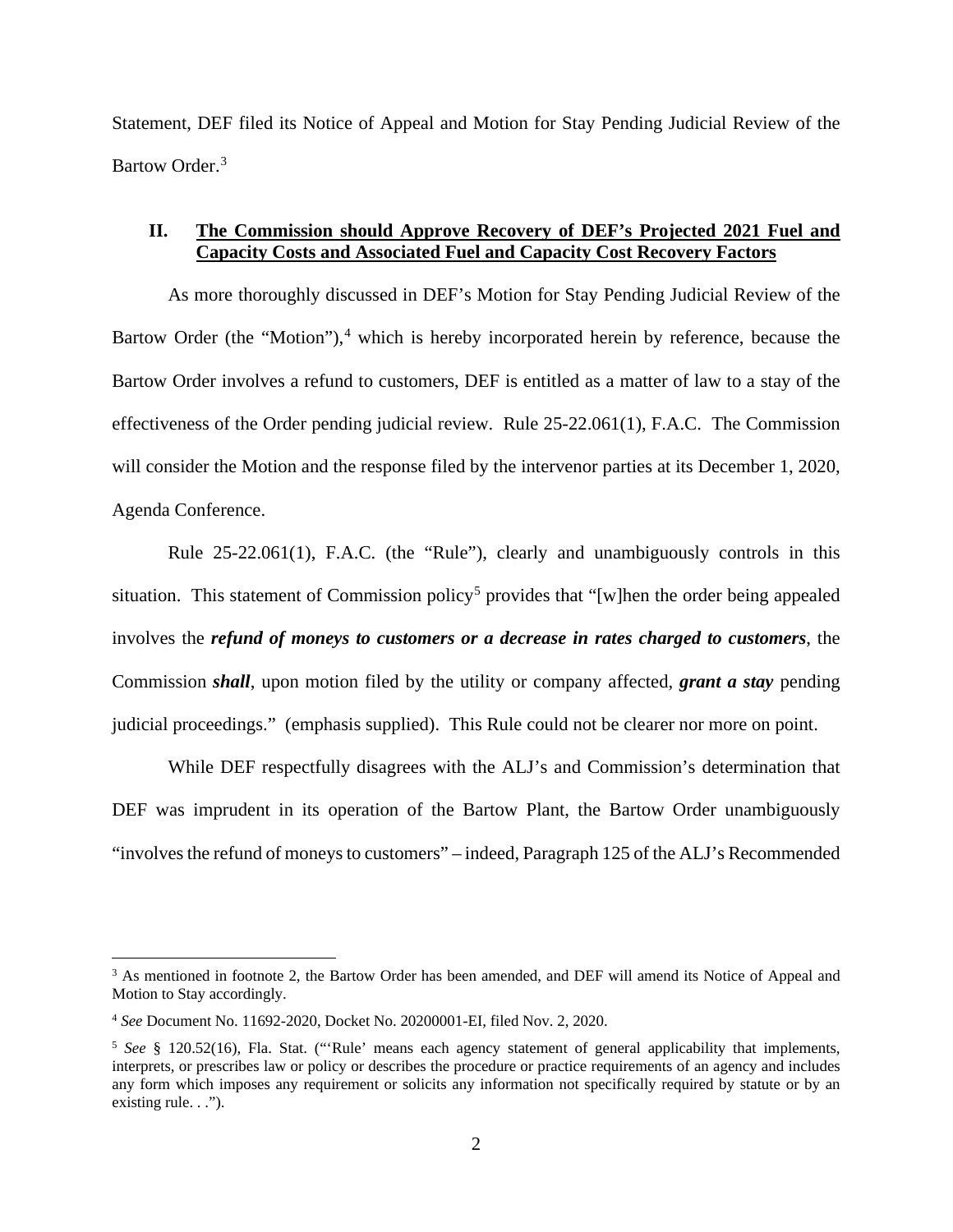Order, adopted by this Commission without modification,<sup>6</sup> states: "The total amount to be refunded to customers . . . is \$16,116,782, without interest." Moreover, as DEF witness Mr. Menendez testified at hearing, if ultimately upheld on appeal, the refund would be delivered to customers as a decrease in the fuel rates charged to customers during the refund period. *See* Tr. Vol. II, p. 394, l. 24 – p. 395, l. 1. Thus, although one element of the Rule's requirement is phrased in the disjunctive (i.e., the Rule applies when the order under appeal involves *either* a refund of moneys *or* a decrease in rates), in this situation *both* are true. If upheld on appeal, the Bartow Order: 1.) involves a refund of moneys; and 2.) results in a decrease in rates. Clearly, whether the Bartow Order is construed to require a refund or a decrease in rates, the Rule applies, and the stay should be granted.

Simply put, the Commission is not permitted to make a case-by-case determination of when to apply the Rule, rather it "is obligated to follow its own rules." *See Vantage Healthcare Corp. v. Agency for Healthcare Admin.*, 687 So. 2d 306, 308 (Fla. 1st DCA 1997). The Intervenors attempt to read in a limitation that does not exist in the text of the Rule. The Intervenors argue "there is no evidence that the Commission intended the Rule to apply to the specialized true-up mechanism subsumed in the fuel clause." Of course, the opposite is true; there is no evidence the Commission *did not* intend the Rule to apply the cost recovery clauses. To the contrary, the absence of the limitation the Intervenors are seeking to graft onto the Rule is clear evidence that the Commission did not intend such a limitation to apply. Indeed, the Rule was amended in both 2010 and 2014. During those years, the Commission administered the Fuel and Capacity, Energy Conservation, Environmental, and Nuclear Cost Recovery Clauses. If the Commission had agreed

<sup>6</sup> Order No. PSC-2020-0368-FOF-EI, at p. 21 ("As set forth above, we deny all exceptions filed by DEF, approve all of the ALJ's findings of fact and conclusions of law without modification, and hereby adopt the ALJ's Recommended Order, found in Attachment A, as our Final Order.").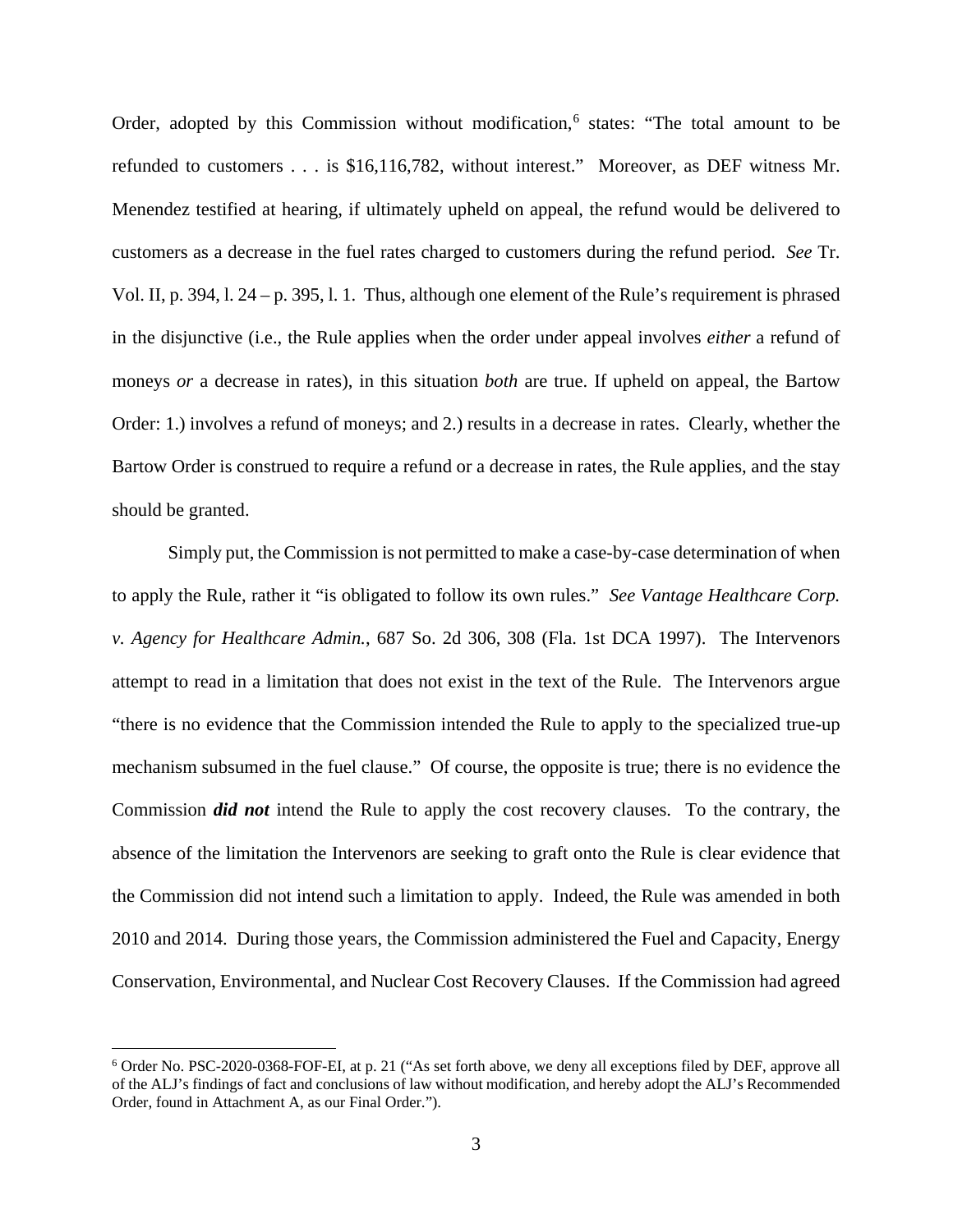with the limitation now being offered, it could have taken action at that time to limit the applicability of the Rule to non-clause related Orders.

Furthermore, the Intervenors argue that the Rule is "surplusage" and an "anachronism that serves no purpose." Again, if the Commission agreed, it could have repealed the Rule in either 2010 or 2014, or at any other point since the Court rendered its decision in *GTE* in 1996. 7 The fact that it has opted not to do so clearly evinces the Commission's determination that its Rule still has merit and embodies sound regulatory policy.

Finally, the Intervenors' argument that DEF is picking and choosing by treating the stay provision and not the bond or corporate undertaking provisions of the Rule as mandatory is without merit and continues to ignore the Rule's plain language, which states:

(1) *When the order being appealed involves the refund of moneys to customers or a decrease in rates charged to customers, the Commission shall, upon motion filed by the utility or company affected, grant a stay pending judicial proceedings.* The stay shall be conditioned upon the posting of good and sufficient bond, the posting of a corporate undertaking*, or such other conditions as the Commission finds appropriate* to secure the revenues collected by the utility subject to refund.

Rule 25-22.061(1), F.A.C. (e.s.). The first sentence has three elements: 1.) an order being appealed; 2.) involving the refund of monies to customers or a decrease in rates charged to customers; and 3.) a motion to stay filed by the utility affected. Once the three elements are met, as they are here, the Rule is clear that the stay is mandatory. *Id.* ("the Commission *shall . . . grant a stay pending judicial proceedings.*") (e.s.).<sup>8</sup> The second sentence of subsection (1) is different. It provides the Commission a range of options to secure the revenues necessary to make the refund if upheld on appeal. DEF is merely arguing that, given the nature of the fuel clause and the method

<sup>7</sup> *See GTE, Fla. v. Clark*, 668 So. 2d 971 (Fla. 1996).

<sup>&</sup>lt;sup>8</sup> If the Commission had intended to provide itself discretion regarding granting or denying the stay when the elements of subsection (1) are met, it easily could have done so.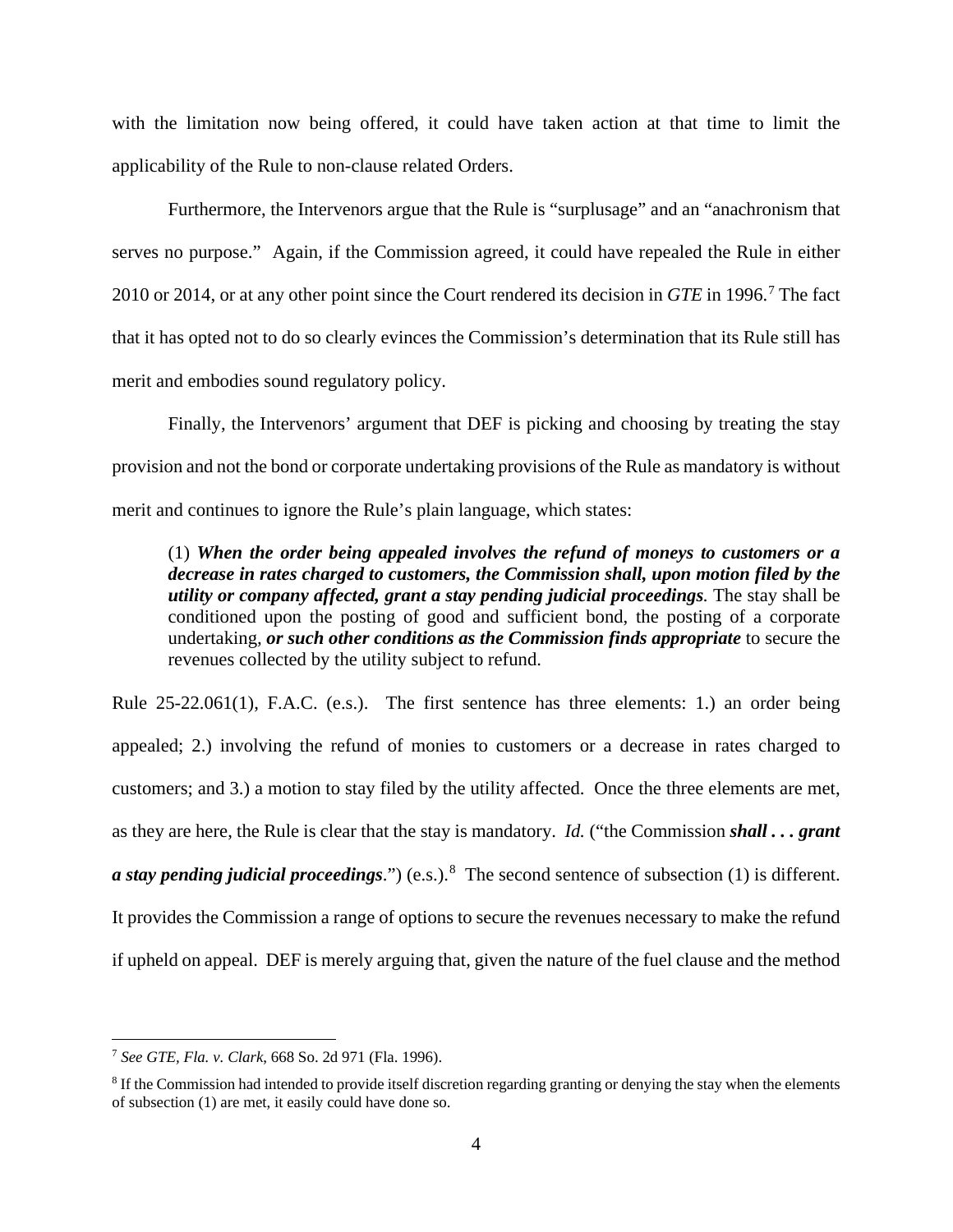such a refund would take (a reduction in fuel rates in the refund year), no bond or undertaking is necessary to secure those funds. Such a determination is clearly within the Commission's discretion. *See id.* ("… *or such other conditions as the Commission finds appropriate* . . .") (e.s.).

If the Commission grants DEF's motion as required by Rule, *see Vantage*, and rules in DEF's favor on Issue 1A, because DEF has otherwise demonstrated the reasonableness of its proposed fuel and capacity costs and resulting recovery factors, the Commission should approve DEF's 2021 projected fuel recovery (Issue 11), DEF's 2021 fuel cost recovery factors (Issue 22), and all other remaining DEF issues (Issues 6-10, 16-21, 23A-D, and 27-36) as filed by DEF.

#### **III. Post-Hearing Statement of Issues and Positions**

As discussed at the Final Hearing, OPC, PCS Phosphate, and FIPUG, took "no position" on all Issues pertaining to DEF other than Issues 1A, 10, 11, 18, 20, and 22. Therefore, they have waived their right to contest DEF's positions on, or to brief, these Issues. Rather than reiterate DEF's position on each of the remaining Issues, DEF hereby adopts and Incorporates by Reference its positions on those Issues<sup>9</sup> as provided in the Pre-Hearing Order.<sup>10</sup>

**Issue 1A:** What action should be taken in response to Commission Order No. PSC-2020-0368-FOF-EI-A regarding the Bartow Unit 4 February 2017 outage?

> **No action should be taken at this time. The Commission should grant DEF's Motion for Stay Pending Judicial Review. Pursuant to Rule 25-22.061(1), F.A.C., upon motion by an affected utility, the Commission shall stay the effectiveness of any ordered refund or decrease in rates pending judicial review of the order.**

<sup>9</sup> For clarity, the remaining DEF Issues are: 6-9, 16-17, 19, 21, 23A-D, and 27-36.

<sup>10</sup> Order No. PSC-2020-0415-PHO-EI.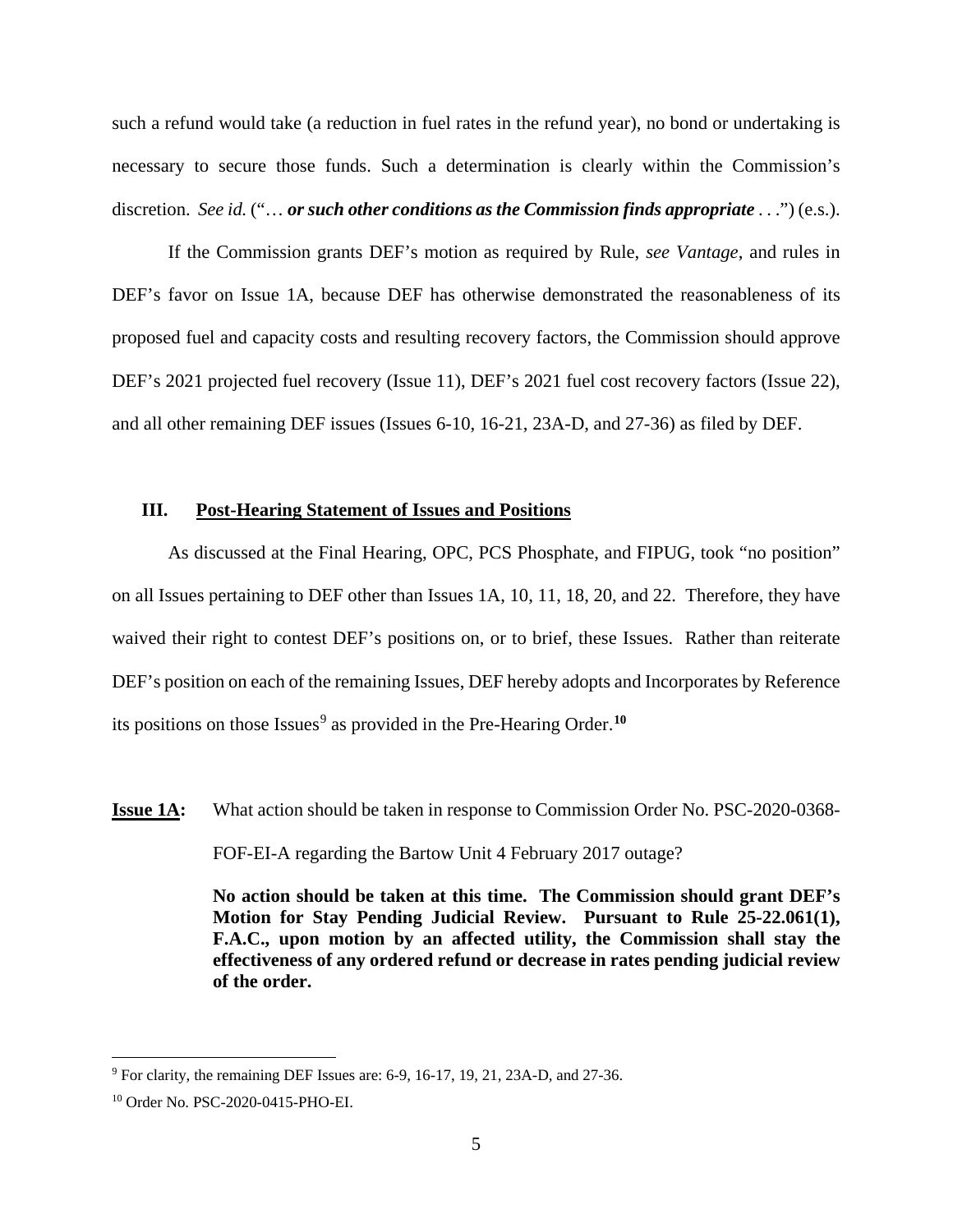**Issue 10:** What are the appropriate total fuel adjustment true-up amounts to be collected/refunded from January 2021 through December 2021?

#### **\$61,083,424 over-recovery.**

**Issue 11:** What are the appropriate projected total fuel and purchased power cost recovery amounts for the period January 2021 through December 2021?

## **\$1,279,043,741, which is adjusted for line losses and excludes prior period trueup amounts, revenue taxes and GPIF amounts.**

- **Issue 18:** What are the appropriate projected net fuel and purchased power cost recovery and Generating Performance Incentive amounts to be included in the recovery factor for the period January 2021 through December 2021? **\$1,223,244,961.**
- **Issue 20:** What are the appropriate levelized fuel cost recovery factors for the period January 2021 through December 2021?

## **3.090 cents/kWh (adjusted for jurisdictional losses).**

**Issue 22:** What are the appropriate fuel cost recovery factors for each rate class/delivery voltage level class adjusted for line losses?

| <b>Fuel Cost Factors (cents/kWh)</b> |                      |                |                |                  |                |                    |  |  |  |  |
|--------------------------------------|----------------------|----------------|----------------|------------------|----------------|--------------------|--|--|--|--|
|                                      |                      |                |                |                  |                | <b>Time of Use</b> |  |  |  |  |
| Group                                | <b>Delivery</b>      | <b>First</b>   | <b>Second</b>  | <b>Levelized</b> | <b>On-Peak</b> | <b>Off-Peak</b>    |  |  |  |  |
|                                      | <b>Voltage Level</b> | <b>Tier</b>    | <b>Tier</b>    | <b>Factors</b>   |                |                    |  |  |  |  |
|                                      |                      | <b>Factor</b>  | <b>Factors</b> |                  |                |                    |  |  |  |  |
| A                                    | <b>Transmission</b>  | $\blacksquare$ | $- -$          | 3.032            | 3.793          | 2.689              |  |  |  |  |
| B                                    | <b>Distribution</b>  | $- -$          | $- -$          | 3.063            | 3.832          | 2.717              |  |  |  |  |
|                                      | <b>Primary</b>       |                |                |                  |                |                    |  |  |  |  |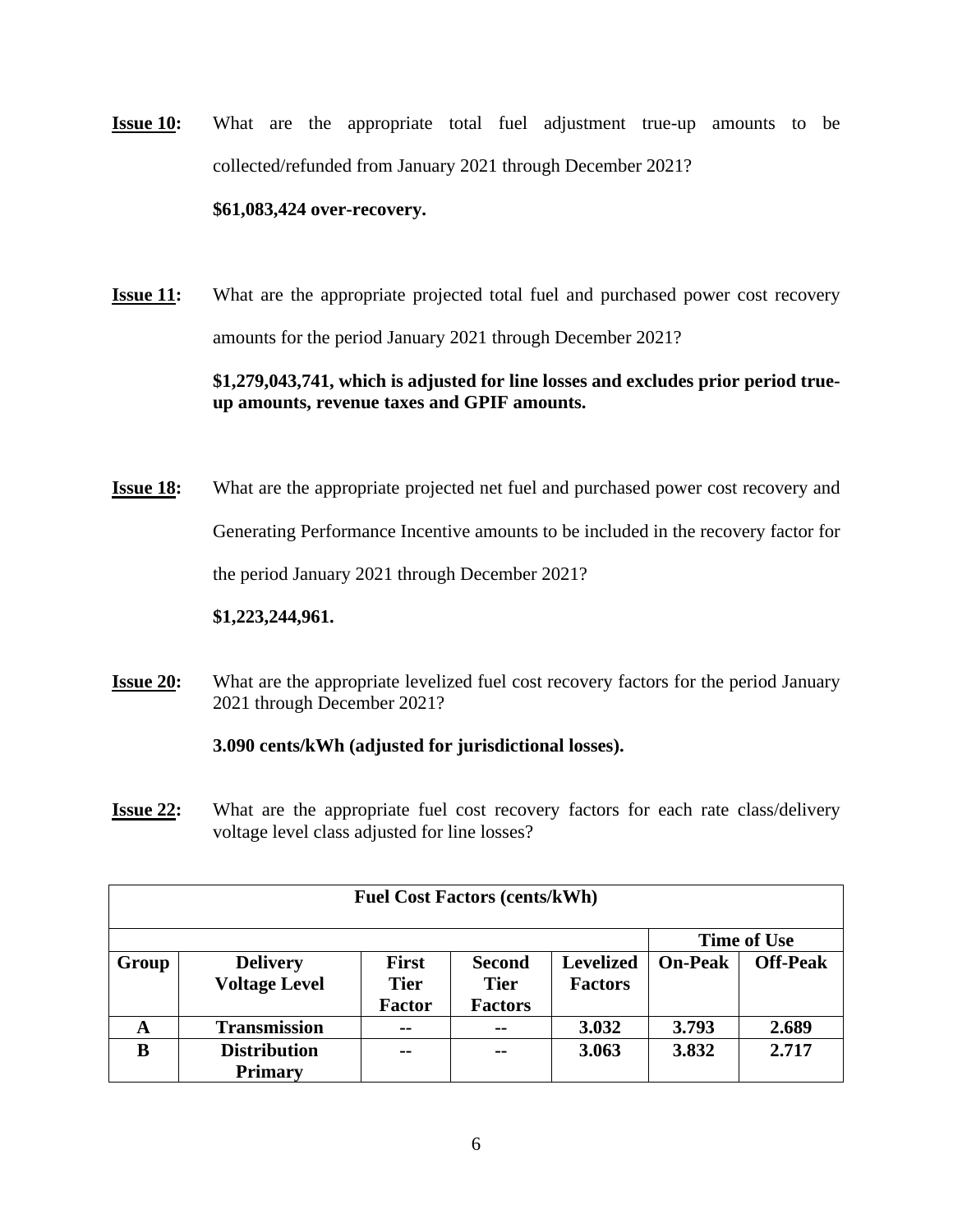| <b>Distribution</b>       | 2.811 | 3.811         | 3.094 | 3.871 | 2.744                    |
|---------------------------|-------|---------------|-------|-------|--------------------------|
| <b>Secondary</b>          |       |               |       |       |                          |
| <b>Lighting Secondary</b> | --    | $\sim$ $\sim$ | 2.955 | $- -$ | $\overline{\phantom{a}}$ |

RESPECTFULLY SUBMITTED this 10<sup>th</sup> day of November, 2020.

# */s/ Matthew R. Bernier*

**DIANNE M. TRIPLETT**

 Deputy General Counsel Duke Energy Florida, LLC 299 First Avenue North St. Petersburg, FL 33701 T: 727-820-4692 F: 727-820-5041 Email: Dianne.Triplett@duke-energy.com

# **MATTHEW R. BERNIER**

 Associate General Counsel Duke Energy Florida, LLC 106 East College Avenue, Suite 800 Tallahassee, Florida 32301 T: 850-521-1428 F: 727-820-5519 Email: Matthew.Bernier@duke-energy.com FLRegulatoryLegal@duke-energy.com